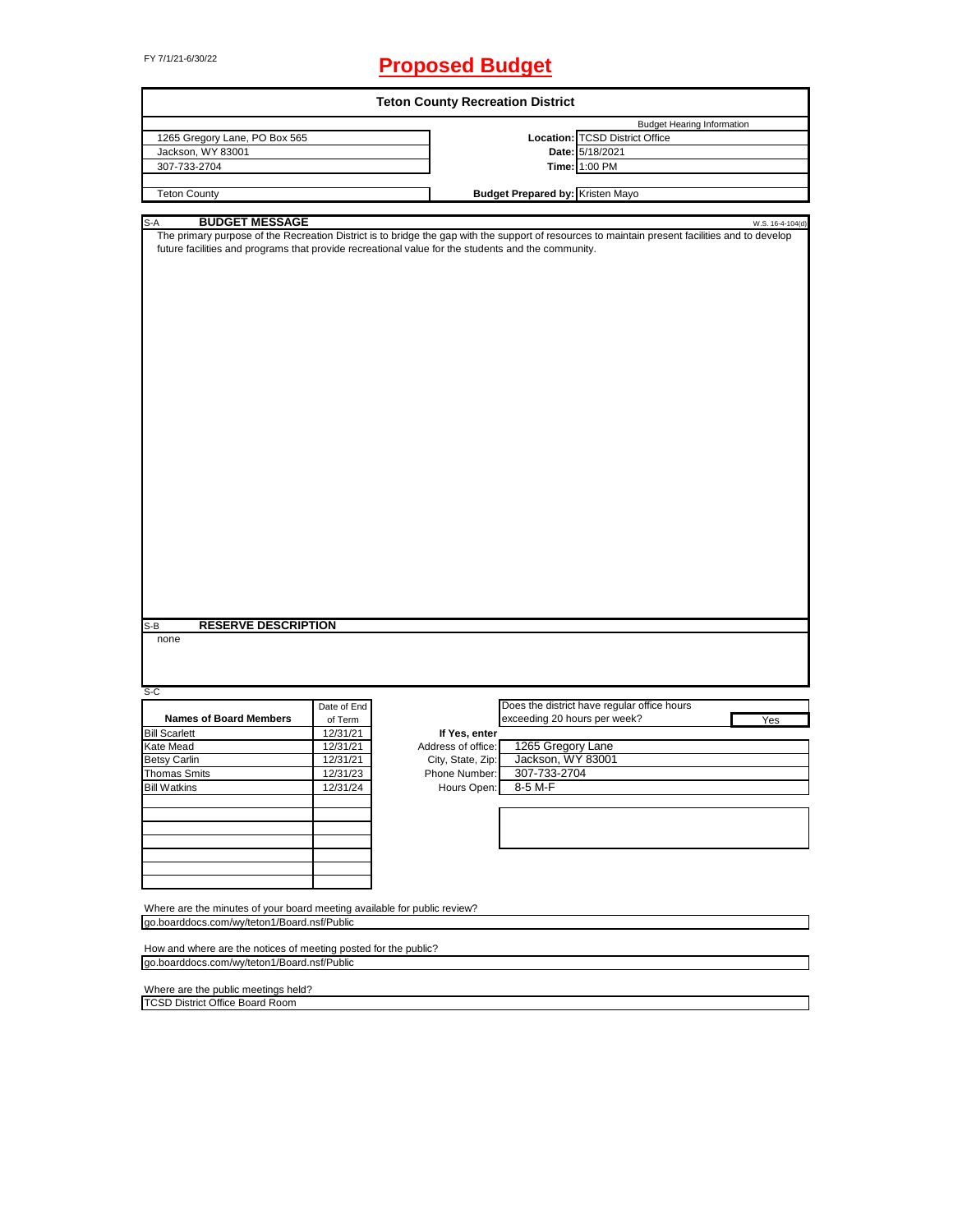#### **PROPOSED BUDGET SUMMARY**

|                | <b>OVERVIEW</b>                                                             | 2019-2020<br>Actual | 2020-2021<br>Estimated | 2021-2022<br>Proposed | Pending<br>Approval |
|----------------|-----------------------------------------------------------------------------|---------------------|------------------------|-----------------------|---------------------|
|                |                                                                             |                     |                        |                       |                     |
| $S-1$<br>$S-2$ | <b>Total Budgeted Expenditures</b><br><b>Total Principal to Pay on Debt</b> | \$1,304,155<br>\$0  | \$1,676,993<br>\$0     | \$1,835,312           |                     |
| $S-3$          | <b>Total Change to Restricted Funds</b>                                     | \$0                 | \$0                    |                       |                     |
| $S-4$          | <b>Total General Fund and Forecasted Revenues Available</b>                 | \$3,212,888         | \$1,950,005            | \$2,107,339           |                     |
| $S-5$          | Amount requested from County Commissioners                                  | \$1,865,247         | \$528,631              | \$1.800.000           |                     |
| $S-6$          | <b>Additional Funding Needed:</b>                                           |                     |                        |                       |                     |

|                  | <b>REVENUE SUMMARY</b>                       | 2019-2020   | 2020-2021   | 2021-2022                               | Pending                                                                                                                                                                                                                              |
|------------------|----------------------------------------------|-------------|-------------|-----------------------------------------|--------------------------------------------------------------------------------------------------------------------------------------------------------------------------------------------------------------------------------------|
|                  |                                              | Actual      | Estimated   | Proposed                                | Approval                                                                                                                                                                                                                             |
|                  |                                              |             |             |                                         |                                                                                                                                                                                                                                      |
| $S-7$            | <b>Operating Revenues</b>                    | \$0         | \$0         | \$0                                     | en 1999.<br>Statistike en statistike en delta statistike en statistike en statistike en statistike en statistike en statis<br>Statistike en statistike en statistike en statistike en statistike en statistike en statistike en stat |
| $S-8$            | Tax levy (From the County Treasurer)         | \$1,865,247 | \$528,631   | \$1,800,000                             | <u> Mariji (Mariji (Mariji (Mariji (Mariji (Mariji (Mariji (Mariji (Mariji (Mariji (Mariji (Mariji (Ma</u>                                                                                                                           |
| $S-9$            | <b>Government Support</b>                    | \$0         | \$0         | \$0                                     | <u>ti k</u>                                                                                                                                                                                                                          |
| $S-10$           | Grants                                       | \$0         | \$0         | \$0                                     | en de la familie de la familie de la familie de la familie de la familie de la familie de la familie de la fam<br>Estat de la familie de la familie de la familie de la familie de la familie de la familie de la familie de la      |
| $S-11$           | Other County Support (Not from Co. Treas.)   | \$0         | \$0         | \$0                                     | en de la familie de la familie de la familie de la familie de la familie de la familie de la familie de la fam<br>De la familie de la familie de la familie de la familie de la familie de la familie de la familie de la famili     |
| $S-12$           | <b>Miscellaneous</b>                         | \$499       | \$1,675     | \$2,000                                 | <u>mana</u>                                                                                                                                                                                                                          |
| $S-13$           | <b>Other Forecasted Revenue</b>              | \$74,630    | \$147,187   | \$75,000                                | <u>Maria Barat</u>                                                                                                                                                                                                                   |
| $S-14$           | <b>Total Revenue</b>                         | \$1,940,376 | \$677,493   | \$1,877,000                             | <u> Hillingar í Samsku</u>                                                                                                                                                                                                           |
|                  | FY 7/1/21-6/30/22                            |             |             | <b>Teton County Recreation District</b> |                                                                                                                                                                                                                                      |
|                  | <b>EXPENDITURE SUMMARY</b>                   | 2019-2020   | 2020-2021   | 2021-2022                               | Pending                                                                                                                                                                                                                              |
|                  |                                              | Actual      | Estimated   | Proposed                                | Approval                                                                                                                                                                                                                             |
|                  |                                              |             |             |                                         |                                                                                                                                                                                                                                      |
| $S-15$           | <b>Capital Outlay</b>                        | \$0         | \$0         | \$0                                     | en de la familie de la familie de la familie de la familie de la familie de la familie de la familie de la fam<br>Constituit de la familie de la familie de la familie de la familie de la familie de la familie de la familie d     |
| $S-16$           | <b>Interest and Fees On Debt</b>             | \$0         | \$0         | \$0                                     | en de la familie de la familie de la familie de la familie de la familie de la familie de la familie de la fa<br>De la familie de la familie de la familie de la familie de la familie de la familie de la familie de la famili      |
| $S-17$           | Administration                               | \$1,304,155 | \$1,676,993 | \$1,835,312                             | a a chuid ann an chuid ann an chuid ann an chuid ann an chuid ann an chuid ann an chuid ann an chuid ann an ch                                                                                                                       |
| $S-18$           | <b>Operations</b>                            | \$0         | \$0         | \$0                                     | e de la composición de la composición de la composición de la composición de la composición de la composición<br>Campo de la composición de la composición de la composición de la composición de la composición de la composic      |
| $S-19$           | <b>Indirect Costs</b>                        | \$0         | \$0         | \$0                                     |                                                                                                                                                                                                                                      |
| <b>S-20R</b>     | <b>Expenditures paid by Reserves</b>         | \$0         | \$0         | \$0                                     |                                                                                                                                                                                                                                      |
| $S-20$           | <b>Total Expenditures</b>                    | \$1,304,155 | \$1,676,993 | \$1,835,312                             | <u> Kollegarda (</u>                                                                                                                                                                                                                 |
|                  |                                              |             |             |                                         |                                                                                                                                                                                                                                      |
|                  | <b>DEBT SUMMARY</b>                          | 2019-2020   | 2020-2021   | 2021-2022                               | Pending                                                                                                                                                                                                                              |
|                  |                                              | Actual      | Estimated   | Proposed                                | Approval                                                                                                                                                                                                                             |
|                  |                                              |             |             |                                         |                                                                                                                                                                                                                                      |
| $S-21$           | <b>Principal Paid on Debt</b>                | \$0         | \$0         | \$0                                     | en de la familie de la familie de la familie de la familie de la familie de la familie de la familie de la fam<br>Estat de la familie de la familie de la familie de la familie de la familie de la familie de la familie de la      |
|                  |                                              | 2019-2020   | 2020-2021   | 2021-2022                               | Pending                                                                                                                                                                                                                              |
|                  | <b>CASH AND INVESTMENTS</b>                  | Actual      | Estimated   | Proposed                                | Approval                                                                                                                                                                                                                             |
|                  |                                              |             |             |                                         |                                                                                                                                                                                                                                      |
| $S-22$           | <b>TOTAL GENERAL FUNDS</b>                   |             |             |                                         |                                                                                                                                                                                                                                      |
|                  |                                              | \$1,272,512 | \$1,272,512 | \$230,339                               | a katika katika katika katika katika katika ali                                                                                                                                                                                      |
|                  |                                              |             |             |                                         |                                                                                                                                                                                                                                      |
|                  | <b>Summary of Reserve Funds</b>              |             |             |                                         |                                                                                                                                                                                                                                      |
| $S-23$           | <b>Beginning Balance in Reserve Accounts</b> |             |             |                                         |                                                                                                                                                                                                                                      |
| $S-24$           | a. Sinking and Debt Service Funds            | \$0         | \$0         | \$0                                     |                                                                                                                                                                                                                                      |
| $S-25$           | b. Reserves                                  | \$0         | \$0         | \$0                                     |                                                                                                                                                                                                                                      |
| $S-26$           | c. Bond Funds                                | \$0         | \$0         | \$0                                     | e de la falla de la falla de la falla de la falla de la falla de la falla de la falla de la falla de la falla<br>Espaina de la falla de la falla de la falla de la falla de la falla de la falla de la falla de la falla de la       |
|                  | Total Reserves (a+b+c)                       | \$0         | \$0         | \$0                                     | en de la filosofia<br>Altres de la filòla del control de la filòla de la filòla del control de la filòla de la filòla de la filòl<br>Maritime de la filòla de la filòla de la filòla de la filòla de la filòla de la filòla de la fi |
| $S-27$           | Amount to be added                           |             |             |                                         |                                                                                                                                                                                                                                      |
| $S-28$           | a. Sinking and Debt Service Funds            | \$0         | \$0         | \$0                                     |                                                                                                                                                                                                                                      |
| $S-29$           | b. Reserves                                  | \$0         | \$0         | \$0                                     |                                                                                                                                                                                                                                      |
| $S-30$           | c. Bond Funds                                | \$0         | \$0         | \$0                                     | en de la construction de la construction de la construction de la construction de la construction de la constr<br>Construction de la construction de la construction de la construction de la construction de la construction d      |
|                  | Total to be added (a+b+c)                    | \$0         | \$0         | \$0                                     | en de la familie de la familie de la familie de la familie de la familie de la familie de la familie de la fa<br>Concello de la familie de la familie de la familie de la familie de la familie de la familie de la familie de       |
|                  |                                              |             |             |                                         |                                                                                                                                                                                                                                      |
| $S-31$<br>$S-32$ | <b>Subtotal</b><br>Less Total to be spent    | \$0<br>\$0  | \$0<br>\$0  | \$0<br>\$0                              | e de la familia de la familia de la familia de la familia de la familia de la familia de la familia de la fami<br>Carlos de la familia de la familia de la familia de la familia de la familia de la familia de la familia de la     |

*Budget Officer / District Official (if not same as "Submitted by")*

Date adopted by Special District

*End of Summary*

Jackson, WY 83001 **DISTRICT ADDRESS:** 1265 Gregory Lane, PO Box 565 **PREPARED BY:** Kristen Mayo

**DISTRICT PHONE:** 307-733-2704

1/23/19 *Form approved by Wyoming Department of Audit, Public Funds Division Prepared in compliance with the Uniform Municipal Fiscal Procedures Act (W.S. 16-4-101 through 124) as it applies.*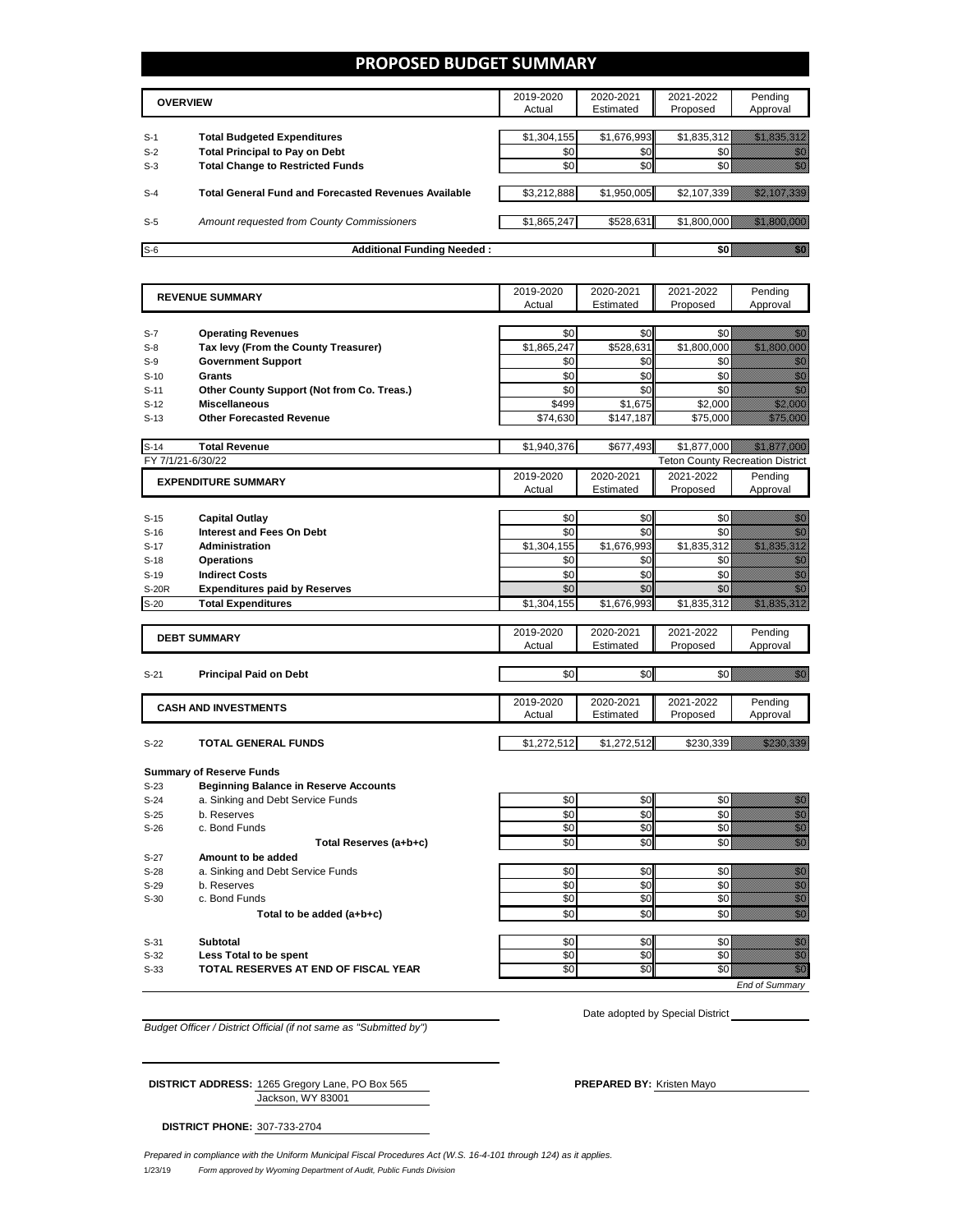|                    | <b>Teton County Recreation District</b>            |                  |                 |                  | <b>FYE</b>      | 6/30/2022                                                                                                                                                                                                                        |
|--------------------|----------------------------------------------------|------------------|-----------------|------------------|-----------------|----------------------------------------------------------------------------------------------------------------------------------------------------------------------------------------------------------------------------------|
|                    | <b>NAME OF DISTRICT/BOARD</b>                      |                  |                 |                  |                 |                                                                                                                                                                                                                                  |
|                    |                                                    |                  |                 |                  |                 |                                                                                                                                                                                                                                  |
|                    | PROPERTY TAXES AND ASSESSMENTS                     |                  |                 |                  |                 |                                                                                                                                                                                                                                  |
|                    |                                                    |                  |                 |                  |                 |                                                                                                                                                                                                                                  |
|                    |                                                    |                  | 2019-2020       | 2020-2021        | 2021-2022       | Pending                                                                                                                                                                                                                          |
|                    |                                                    | <b>DOA Chart</b> | Actual          | Estimated        | Proposed        | Approval                                                                                                                                                                                                                         |
|                    |                                                    | of Accounts      |                 |                  |                 |                                                                                                                                                                                                                                  |
| $R-1$              | <b>Property Taxes and Assessments Received</b>     |                  |                 |                  |                 |                                                                                                                                                                                                                                  |
| $R-1.1$            | Tax Levy (From the County Treasurer)               | 4001             | \$1,865,247     | \$528,631        | \$1,800,000     |                                                                                                                                                                                                                                  |
|                    | R-1.2 Other County Support (see note on the right) | 4005             | \$0             | \$0              | \$0             |                                                                                                                                                                                                                                  |
|                    | <b>FORECASTED REVENUE</b>                          |                  |                 |                  |                 |                                                                                                                                                                                                                                  |
|                    |                                                    |                  |                 |                  |                 |                                                                                                                                                                                                                                  |
|                    |                                                    |                  |                 |                  |                 |                                                                                                                                                                                                                                  |
|                    |                                                    | <b>DOA Chart</b> | 2019-2020       | 2020-2021        | 2021-2022       | Pending                                                                                                                                                                                                                          |
|                    |                                                    | of Accounts      | Actual          | Estimated        | Proposed        | Approval                                                                                                                                                                                                                         |
| $R-2$              | <b>Revenues from Other Governments</b>             |                  |                 |                  |                 |                                                                                                                                                                                                                                  |
| $R - 2.1$          | State Aid                                          | 4211             | \$0             | \$0              | \$0             |                                                                                                                                                                                                                                  |
| R-2.2              | Additional County Aid (non-treasurer)              | 4237             | \$0             | \$0              | \$0             |                                                                                                                                                                                                                                  |
| $R - 2.3$          | City (or Town) Aid                                 | 4237             | \$0             | \$0              | \$0             |                                                                                                                                                                                                                                  |
| R-2.4              | Other (Specify)                                    | 4237             | \$0             | \$0              | \$0             |                                                                                                                                                                                                                                  |
|                    | R-2.5 Total Government Support                     |                  | \$0             | \$0              | \$0             | e di Caraccione di San Barbara, Caraccione di San Barbara, San Barbara, San Barbara, San Barbara, San Barbara,<br>Nati                                                                                                           |
| $R-3$              | <b>Operating Revenues</b>                          |                  |                 |                  |                 |                                                                                                                                                                                                                                  |
| R-3.1              | <b>Customer Charges</b>                            | 4300             | \$0             | \$0              | \$0             |                                                                                                                                                                                                                                  |
| $R - 3.2$          | Sales of Goods or Services                         | 4300             | \$0             | \$0              | \$0             |                                                                                                                                                                                                                                  |
|                    | R-3.3 Other Assessments                            | 4503             | \$0             | \$0              | \$0             |                                                                                                                                                                                                                                  |
| $R-3.4$            | <b>Total Operating Revenues</b>                    |                  | \$0             | \$0              | \$0             | en de la facta de la facta de la facta de la facta de la facta de la facta de la facta de la facta de la facta<br>Constituir de la facta de la facta de la facta de la facta de la facta de la facta de la facta de la facta de  |
| $R-4$              | Grants                                             |                  |                 |                  |                 |                                                                                                                                                                                                                                  |
| $R - 4.1$          | <b>Direct Federal Grants</b>                       | 4201             | \$0             | \$0              | \$0             |                                                                                                                                                                                                                                  |
|                    | R-4.2 Federal Grants thru State Agencies           | 4201             | \$0             | \$0              | \$0             |                                                                                                                                                                                                                                  |
| R-4.3              | <b>Grants from State Agencies</b>                  | 4211             | \$0             | \$0              | \$0             |                                                                                                                                                                                                                                  |
| $R - 4.4$          | <b>Total Grants</b>                                |                  | \$0             | \$0              | \$0             | en de la familie de la familie de la familie de la familie de la familie de la familie de la familie de la fam<br>Constitution de la familie de la familie de la familie de la familie de la familie de la familie de la familie |
| $R-5$              | <b>Miscellaneous Revenue</b>                       |                  |                 |                  |                 |                                                                                                                                                                                                                                  |
| $R - 5.1$          | Interest                                           | 4501             | \$499           | \$1,675          | \$2,000         | <u>ti alikuwa kutoka mwaka wa m</u>                                                                                                                                                                                              |
| R-5.2              | Other: Specify                                     | 4500             | \$0             | \$0              | \$0             |                                                                                                                                                                                                                                  |
| $R - 5.3$          | Other: Additional                                  |                  |                 |                  |                 |                                                                                                                                                                                                                                  |
| $R - 5.4$          | <b>Total Miscellaneous</b>                         |                  | \$499           | \$1,675          | \$2,000         | <u> Hillisoon I</u>                                                                                                                                                                                                              |
| $R - 5.5$          | <b>Total Forecasted Revenue</b>                    |                  | \$499           | \$1,675          | \$2,000         | <u> Karlingan Sa</u>                                                                                                                                                                                                             |
|                    |                                                    |                  |                 |                  |                 |                                                                                                                                                                                                                                  |
| $R-6$              | <b>Other Forecasted Revenue</b>                    |                  |                 |                  |                 |                                                                                                                                                                                                                                  |
| $R - 6.1$          | a. Other past due as estimated by Co. Treas.       | 4004             | \$0             | \$0              | \$0             |                                                                                                                                                                                                                                  |
| R-6.2              | b. Other forecasted revenue (specify):             |                  |                 |                  |                 |                                                                                                                                                                                                                                  |
| $R-6.3$            | Refund of prior year expenditures                  | 4500<br>4500     | \$74,630<br>\$0 | \$147,187<br>\$0 | \$75,000<br>\$0 | <u>ellisti kontroll</u>                                                                                                                                                                                                          |
| $R-6.4$<br>$R-6.5$ |                                                    |                  |                 |                  |                 |                                                                                                                                                                                                                                  |
|                    | R-6.6 Total Other Forecasted Revenue (a+b)         |                  | \$74,630        | \$147,187        | \$75,000        | <u>e de la construcción de la construcción de la construcción de la construcción de la construcción de la constru</u>                                                                                                            |
|                    |                                                    |                  |                 |                  |                 |                                                                                                                                                                                                                                  |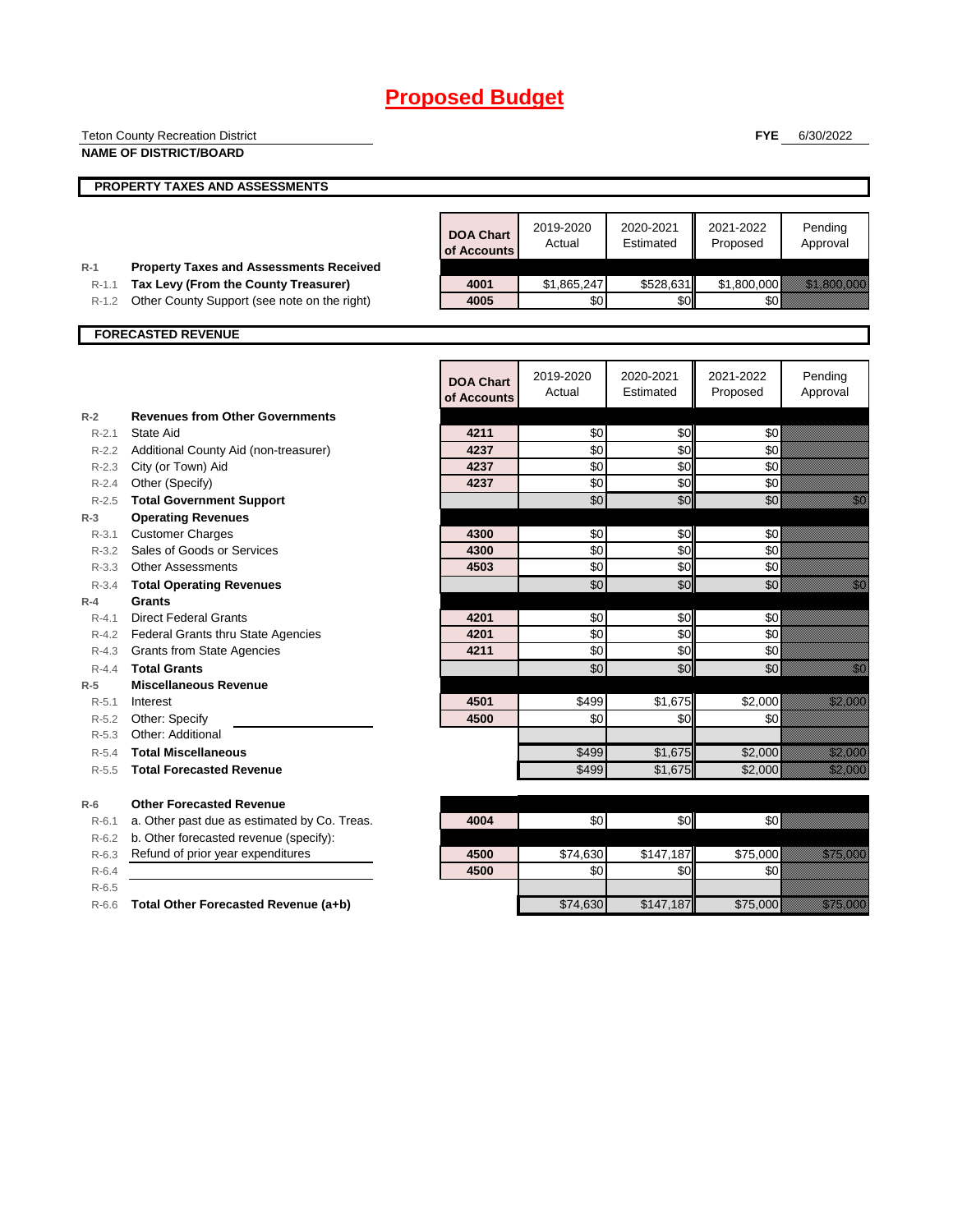## Teton County Recreation District

#### **CAPITAL OUTLAY BUDGET**

| E-1     | <b>Capital Outlay</b>       |
|---------|-----------------------------|
| $F-11$  | <b>Real Property</b>        |
| $F-12$  | Vehicles                    |
| $F-1.3$ | <b>Office Equipment</b>     |
| $F-14$  | Other (Specify)             |
| $F-1.5$ |                             |
| $F-16$  |                             |
| $F-17$  |                             |
| $F-1.8$ | <b>TOTAL CAPITAL OUTLAY</b> |
|         |                             |

|           |                             | <b>DOA Chart</b><br>of Accounts | 2019-2020<br>Actual | 2020-2021<br>Estimated | 2021-2022<br>Proposed | Pending<br>Approval                                                                                                                                                                                                             |
|-----------|-----------------------------|---------------------------------|---------------------|------------------------|-----------------------|---------------------------------------------------------------------------------------------------------------------------------------------------------------------------------------------------------------------------------|
|           | <b>Capital Outlay</b>       |                                 |                     |                        |                       |                                                                                                                                                                                                                                 |
| $E - 1.1$ | <b>Real Property</b>        | 6201                            | \$0                 | \$0                    | 50                    |                                                                                                                                                                                                                                 |
| $E - 1.2$ | Vehicles                    | 6210                            | \$0                 | \$0                    | 30 <sup>°</sup>       |                                                                                                                                                                                                                                 |
| $E - 1.3$ | Office Equipment            | 6211                            | \$0                 | \$0                    | \$0                   |                                                                                                                                                                                                                                 |
| $E-1.4$   | Other (Specify)             |                                 |                     |                        |                       |                                                                                                                                                                                                                                 |
| $E-1.5$   |                             | 6200                            | \$0                 | \$0                    | 50                    |                                                                                                                                                                                                                                 |
| $E - 1.6$ |                             | 6200                            | \$0                 | \$0                    | 30 <sup>l</sup>       |                                                                                                                                                                                                                                 |
| $E - 1.7$ |                             |                                 |                     |                        |                       |                                                                                                                                                                                                                                 |
| $E-1.8$   | <b>TOTAL CAPITAL OUTLAY</b> |                                 | \$0                 | \$0                    | \$0                   | en de la familie de la familie de la familie de la familie de la familie de la familie de la familie de la fam<br>Estat de la familie de la familie de la familie de la familie de la familie de la familie de la familie de la |

#### **ADMINISTRATION BUDGET**

|           |                                      | <b>DOA Chart</b><br>of Accounts | 2019-2020<br>Actual | 2020-2021<br>Estimated | 2021-2022<br>Proposed | Pending<br>Approval                                                                                                  |
|-----------|--------------------------------------|---------------------------------|---------------------|------------------------|-----------------------|----------------------------------------------------------------------------------------------------------------------|
| $E-2$     | <b>Personnel Services</b>            |                                 |                     |                        |                       |                                                                                                                      |
| $E - 2.1$ | Administrator                        | 7002                            | \$0                 | \$0                    | \$0                   |                                                                                                                      |
| $E - 2.2$ | Secretary                            | 7003                            | \$0                 | \$0                    | \$0                   |                                                                                                                      |
| $E - 2.3$ | Clerical                             | 7004                            | \$0                 | \$0                    | \$0                   |                                                                                                                      |
| $E - 2.4$ | Other (Specify)                      |                                 |                     |                        |                       |                                                                                                                      |
| $E - 2.5$ |                                      | 7005                            | \$0                 | \$0                    | \$0                   |                                                                                                                      |
| $E - 2.6$ |                                      | 7005                            | \$0                 | \$0                    | \$0                   |                                                                                                                      |
| $E - 2.7$ |                                      |                                 |                     |                        |                       |                                                                                                                      |
| $E-3$     | <b>Board Expenses</b>                |                                 |                     |                        |                       |                                                                                                                      |
| $E - 3.1$ | Travel                               | 7011                            | \$0                 | \$0                    | \$0                   |                                                                                                                      |
| $E - 3.2$ | Mileage                              | 7012                            | \$0                 | \$0                    | \$0                   |                                                                                                                      |
| $E - 3.3$ | Other (Specify)                      |                                 |                     |                        |                       |                                                                                                                      |
| $E - 3.4$ |                                      | 7013                            | \$0                 | \$0                    | \$0                   |                                                                                                                      |
| $E - 3.5$ |                                      | 7013                            | \$0                 | \$0                    | \$0                   |                                                                                                                      |
| $E - 3.6$ |                                      |                                 |                     |                        |                       |                                                                                                                      |
| $E-4$     | <b>Contractual Services</b>          |                                 |                     |                        |                       |                                                                                                                      |
| $E - 4.1$ | Legal                                | 7021                            | \$1,422             | \$1,173                | $\overline{$}1,300$   | <u> Karlin Sara</u>                                                                                                  |
| $E-4.2$   | Accounting/Auditing                  | 7022                            | \$0                 | \$0                    | \$0                   |                                                                                                                      |
| $E - 4.3$ | Other (Specify)                      |                                 |                     |                        |                       |                                                                                                                      |
| $E - 4.4$ |                                      | 7023                            | \$0                 | \$0                    | \$0                   |                                                                                                                      |
| $E-4.5$   |                                      | 7023                            | \$0                 | \$0                    | \$0                   |                                                                                                                      |
| $E-4.6$   |                                      |                                 |                     |                        |                       |                                                                                                                      |
| $E-5$     | <b>Other Administrative Expenses</b> |                                 |                     |                        |                       |                                                                                                                      |
| $E - 5.1$ | Office Supplies                      | 7031                            | \$0                 | \$0                    | \$0                   |                                                                                                                      |
| $E - 5.2$ | Office equipment, rent & repair      | 7032                            | \$0                 | \$0                    | \$0                   |                                                                                                                      |
| $E - 5.3$ | Education                            | 7033                            | \$0                 | \$0                    | $\frac{6}{3}$         |                                                                                                                      |
| $E - 5.4$ | Registrations                        | 7034                            | $\frac{6}{3}$       | \$0                    | $\frac{6}{3}$         |                                                                                                                      |
| $E-5.5$   | Other (Specify)                      |                                 |                     |                        |                       |                                                                                                                      |
| $E - 5.6$ | <b>Grants to Organizations</b>       | 7035                            | \$1,302,733         | \$1,675,820            | \$1,834,012           | <u> Kalèndher Grégorian (</u>                                                                                        |
| $E - 5.7$ |                                      | 7035                            | \$0                 | \$0                    | \$0                   |                                                                                                                      |
| $E - 5.8$ |                                      |                                 |                     |                        |                       |                                                                                                                      |
| $E-6$     | <b>TOTAL ADMINISTRATION</b>          |                                 | \$1,304,155         | \$1,676,993            | \$1,835,312           | <u> Karl Sarah Barat Barat Barat Barat Barat Barat Barat Barat Barat Barat Barat Barat Barat Barat Barat Barat B</u> |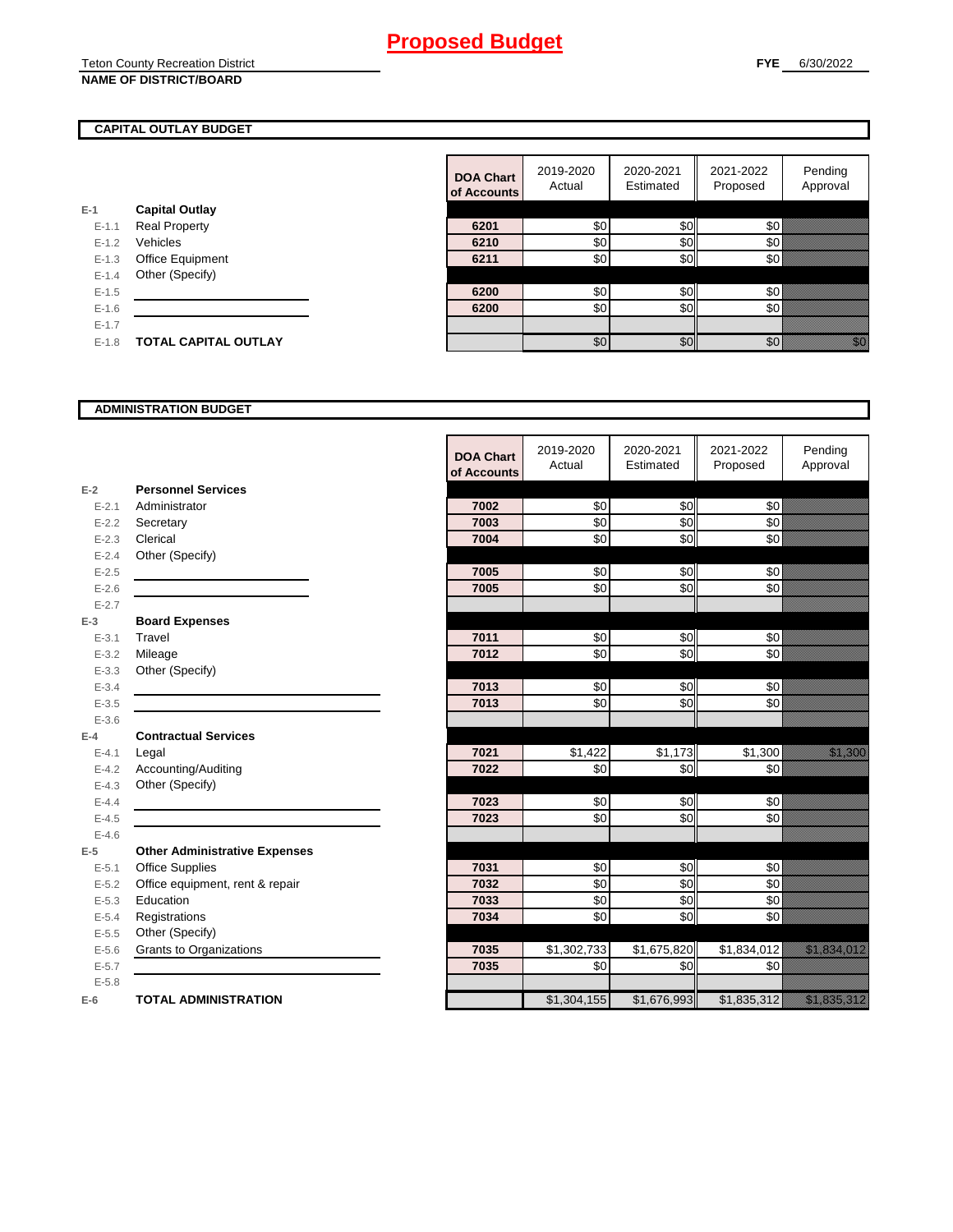Teton County Recreation District

#### **OPERATIONS BUDGET**

|                      |                                                                                           | <b>DOA Chart</b><br>of Accounts | 2019-2020<br>Actual | 2020-2021<br>Estimated | 2021-2022<br>Proposed | Pending<br>Approval |
|----------------------|-------------------------------------------------------------------------------------------|---------------------------------|---------------------|------------------------|-----------------------|---------------------|
| $E-7$                | <b>Personnel Services</b>                                                                 |                                 |                     |                        |                       |                     |
| $E - 7.1$            | <b>Wages--Operations</b>                                                                  | 7202                            | \$0                 | \$0                    | \$0                   |                     |
| $E - 7.2$            | <b>Service Contracts</b>                                                                  | 7203                            | \$0                 | \$0                    | \$0                   |                     |
| $E - 7.3$            | Other (Specify)                                                                           |                                 |                     |                        |                       |                     |
| $E - 7.4$            |                                                                                           | 7204                            | $\sqrt{6}$          | \$0                    | $\frac{6}{3}$         |                     |
| $E - 7.5$            |                                                                                           | 7204                            | \$0                 | $\overline{50}$        | \$0                   |                     |
| $E - 7.6$<br>$E-8$   | <b>Travel</b>                                                                             |                                 |                     |                        |                       |                     |
| $E - 8.1$            | Mileage                                                                                   | 7211                            | \$0                 | \$0                    | $\frac{6}{3}$         |                     |
| $E-8.2$              | Other (Specify)                                                                           |                                 |                     |                        |                       |                     |
| $E - 8.3$            |                                                                                           | 7212                            | \$0                 | \$0                    | \$0                   |                     |
| $E - 8.4$            |                                                                                           | 7212                            | \$0                 | \$0                    | \$0                   |                     |
| $E - 8.5$            |                                                                                           |                                 |                     |                        |                       |                     |
| $E-9$                | <b>Operating supplies (List)</b>                                                          |                                 |                     |                        |                       |                     |
| $E-9.1$              |                                                                                           | 7220                            | \$0                 | \$0                    | \$0                   |                     |
| $E - 9.2$            |                                                                                           | 7220                            | \$0                 | $\overline{30}$        | \$0                   |                     |
| $E - 9.3$            |                                                                                           | 7220                            | \$0                 | \$0                    | \$0                   |                     |
| $E - 9.4$            |                                                                                           | 7220                            | \$0                 | \$0                    | \$0                   |                     |
| $E - 9.5$            |                                                                                           |                                 |                     |                        |                       |                     |
| $E-10$               | <b>Program Services (List)</b>                                                            |                                 |                     |                        |                       |                     |
| $E-10.1$             |                                                                                           | 7230                            | \$0                 | \$0                    | \$0                   |                     |
| $E-10.2$             |                                                                                           | 7230<br>7230                    | \$0<br>\$0          | $\overline{30}$<br>\$0 | \$0<br>\$0            |                     |
| $E-10.3$<br>$E-10.4$ | the control of the control of the control of the control of the control of the control of | 7230                            | \$0                 | \$0                    | \$0                   |                     |
| $E-10.5$             |                                                                                           |                                 |                     |                        |                       |                     |
| $E-11$               | <b>Contractual Arrangements (List)</b>                                                    |                                 |                     |                        |                       |                     |
| $E-11.1$             |                                                                                           | 7400                            | \$0                 | \$0                    | \$0                   |                     |
| $E-11.2$             |                                                                                           | 7400                            | $\sqrt{6}$          | $\sqrt{6}$             | $\frac{6}{3}$         |                     |
| $E-11.3$             |                                                                                           | 7400                            | \$0                 | \$0                    | $\frac{6}{3}$         |                     |
| $E-11.4$             |                                                                                           | 7400                            | \$0                 | \$0                    | \$0                   |                     |
| $E-11.5$             |                                                                                           |                                 |                     |                        |                       |                     |
| $E-12$               | <b>Other operations (Specify)</b>                                                         |                                 |                     |                        |                       |                     |
| $E-12.1$             |                                                                                           | 7450                            | \$0                 | \$0                    | \$0                   |                     |
| $E-12.2$             |                                                                                           | 7450                            | \$0                 | \$0                    | \$0                   |                     |
| $E-12.3$             |                                                                                           | 7450                            | \$0                 | \$0                    | \$0                   |                     |
| $E-12.4$             |                                                                                           | 7450                            | \$0                 | \$0                    | \$0                   |                     |
| $E-12.5$             |                                                                                           |                                 |                     |                        |                       |                     |
| $E-13$               | <b>TOTAL OPERATIONS</b>                                                                   |                                 | $\overline{30}$     | \$0                    | \$0                   | erika<br>Manazarta  |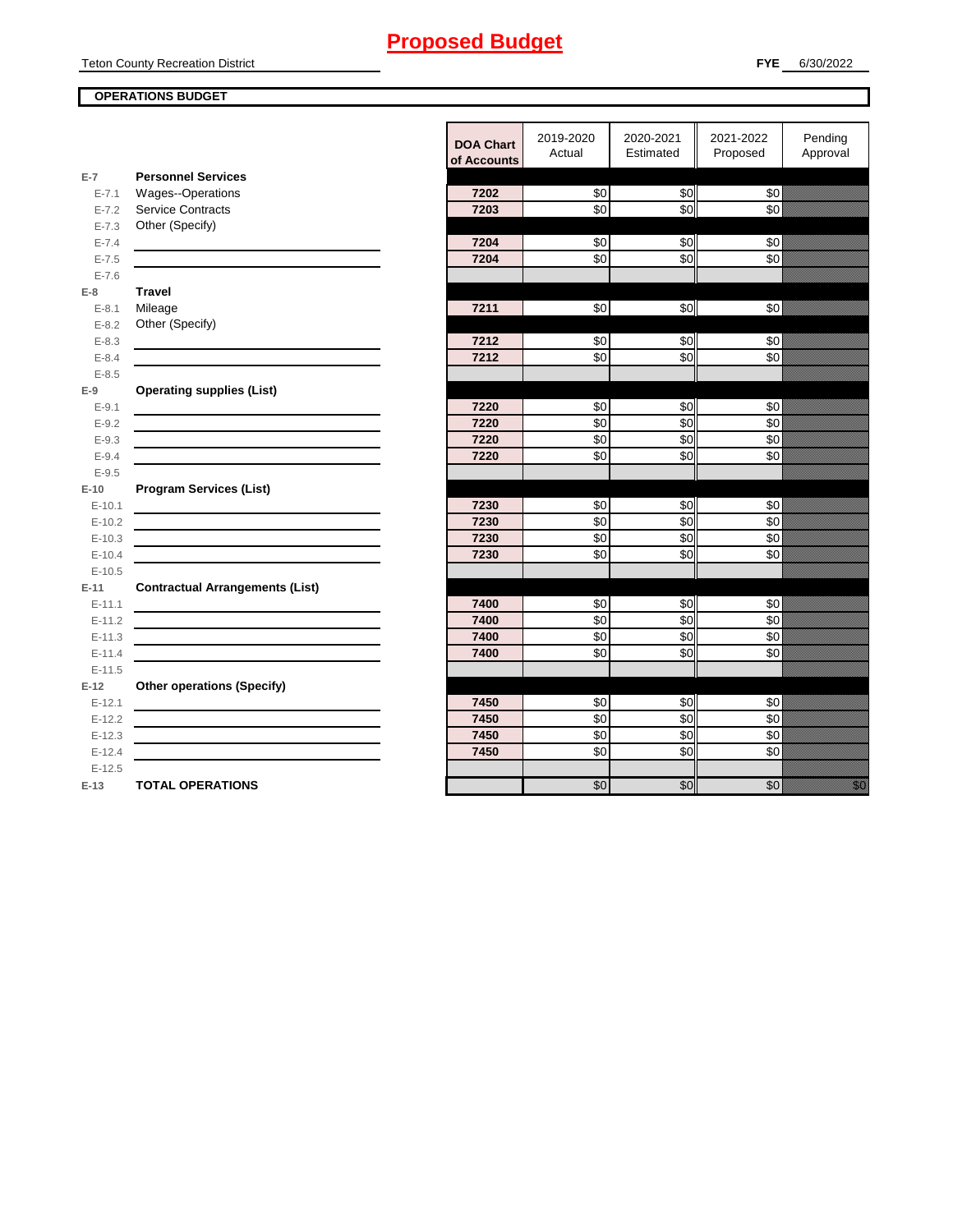Teton County Recreation District

#### **INDIRECT COSTS BUDGET**

|          |                              | <b>DOA Chart</b><br>of Accounts | 2019-2020<br>Actual | 2020-2021<br>Estimated | 2021-2022<br>Proposed | Pending<br>Approval                                                                                                            |
|----------|------------------------------|---------------------------------|---------------------|------------------------|-----------------------|--------------------------------------------------------------------------------------------------------------------------------|
| $E-14$   | Insurance                    |                                 |                     |                        |                       |                                                                                                                                |
| $E-14.1$ | Liability                    | 7502                            | \$0                 | \$0                    | \$0                   |                                                                                                                                |
| $E-14.2$ | Buildings and vehicles       | 7503                            | \$0                 | \$0                    | \$0                   |                                                                                                                                |
| $E-14.3$ | Equipment                    | 7504                            | \$0                 | \$0                    | \$0                   |                                                                                                                                |
| $E-14.4$ | Other (Specify)              |                                 |                     |                        |                       |                                                                                                                                |
| $E-14.5$ |                              | 7505                            | \$0                 | \$0                    | \$0                   |                                                                                                                                |
| $E-14.6$ |                              | 7505                            | \$0                 | \$0                    | \$0                   |                                                                                                                                |
| $E-14.7$ |                              |                                 |                     |                        |                       |                                                                                                                                |
| $E-15$   | Indirect payroll costs:      |                                 |                     |                        |                       |                                                                                                                                |
| $E-15.1$ | FICA (Social Security) taxes | 7511                            | \$0                 | \$0                    | \$0                   |                                                                                                                                |
| $E-15.2$ | <b>Workers Compensation</b>  | 7512                            | \$0                 | \$0                    | \$0                   |                                                                                                                                |
| $E-15.3$ | <b>Unemployment Taxes</b>    | 7513                            | \$0                 | \$0                    | \$0                   |                                                                                                                                |
| $E-15.4$ | Retirement                   | 7514                            | \$0                 | \$0                    | \$0                   |                                                                                                                                |
| $E-15.5$ | <b>Health Insurance</b>      | 7515                            | \$0                 | \$0                    | \$0                   |                                                                                                                                |
| $E-15.6$ | Other (Specify)              |                                 |                     |                        |                       |                                                                                                                                |
| $E-15.7$ |                              | 7516                            | \$0                 | \$0                    | \$0                   |                                                                                                                                |
| $E-15.8$ |                              | 7516                            | \$0                 | \$0                    | \$0                   |                                                                                                                                |
| $E-15.9$ |                              |                                 |                     |                        |                       |                                                                                                                                |
|          |                              |                                 |                     |                        |                       |                                                                                                                                |
| $E-17$   | <b>TOTAL INDIRECT COSTS</b>  |                                 | \$0                 | \$0                    | \$0                   | en de la facta de la facta de la facta de la facta de la facta de la facta de la facta de la facta de la facta<br>Contradición |

#### **DEBT SERVICE BUDGET**

|         |                           | <b>DOA Chart</b><br>of Accounts | 2019-2020<br>Actual | 2020-2021<br>Estimated | 2021-2022<br>Proposed | Pending<br>Approval |
|---------|---------------------------|---------------------------------|---------------------|------------------------|-----------------------|---------------------|
|         | <b>Debt Service</b>       |                                 |                     |                        |                       |                     |
| $D-1.1$ | Principal                 | 6401                            | \$0                 | \$0I                   | \$0                   |                     |
| $D-1.2$ | Interest                  | 6410                            | \$0                 | SOI                    | \$0                   |                     |
| $D-1.3$ | Fees                      | 6420                            | \$0                 | SOII                   | 80 ®                  |                     |
|         | <b>TOTAL DEBT SERVICE</b> |                                 | \$0                 | \$0                    | \$0                   | i kilik             |

**D-1 Debt Service**

D-1.1 **Principal** 

D-1.2 **Interest** 

**D-2 TOTAL DEBT SERVICE**